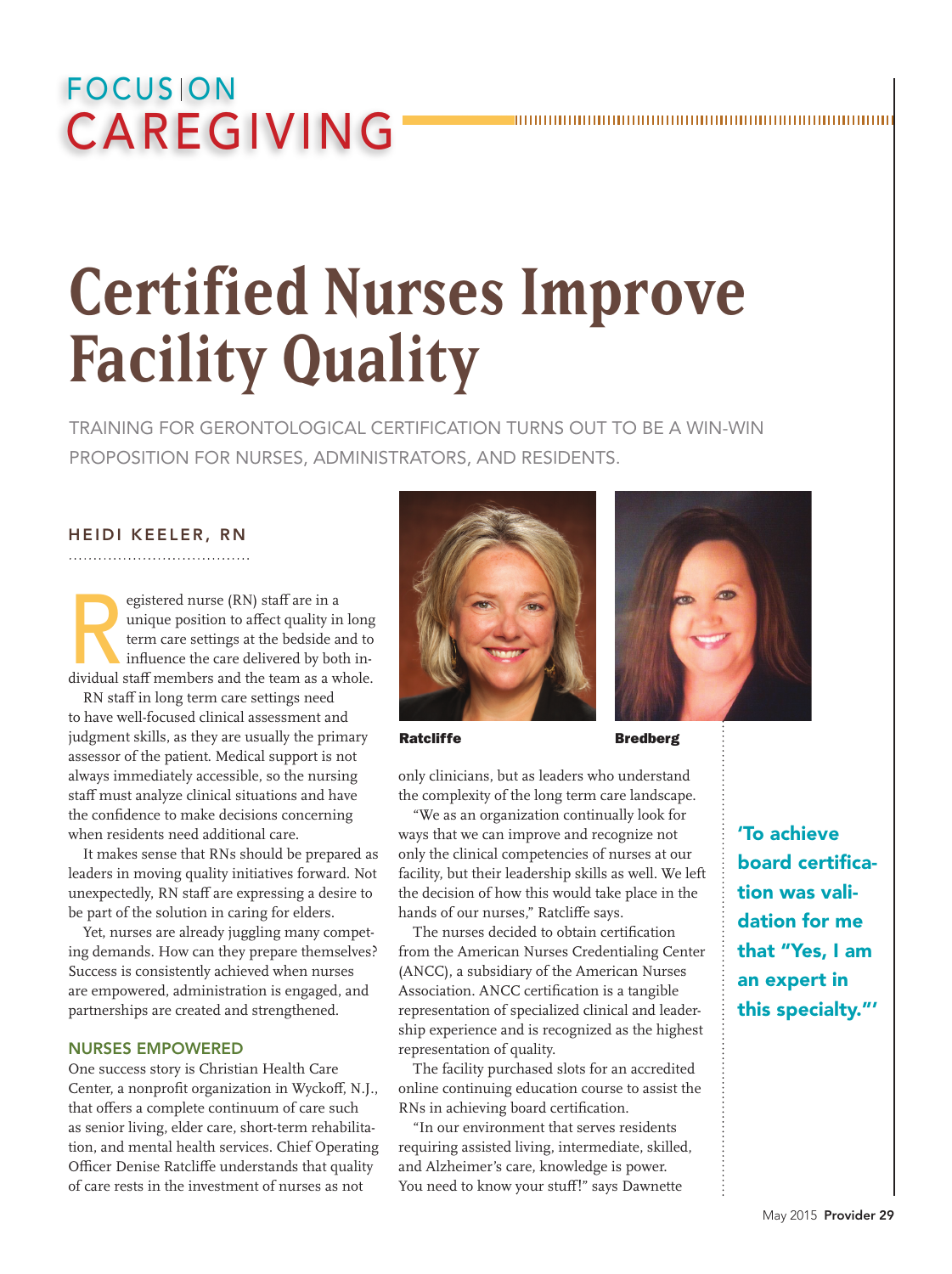# FOCUS | ON | CAREGIVING

Bredberg, director of nursing at the Eastern Nebraska Veterans' Home in Bellevue, Neb. "The course refreshes your knowledge and brings new knowledge to the table. It helps to refine your skills." Already a clinical expert and nursing leader, Bredberg recently completed an accredited, online course in gerontological nursing, which prepared her to become board-certified and changed her title from RN to RN-BC.

"It was an ego boost for me to achieve board certification. It was validation for me that 'Yes, I am an expert in this specialty.' When you have more knowledge, it makes you more confident and engaged. I was able to use the knowledge I learned with my co-workers and patients," she says.

Kirsten Reile, director of nursing at Elim Rehab and Care Center in Fargo, N.D., agrees. She completed the same online course in gerontological nursing and became board-certified. Her facility serves both skilled and assisted living residents. "The more educated you are, the better the outcomes. Education and knowledge can change practice," she says, adding that after the course, she updated her facility's policy on when to check orthostatic blood pressure.

Becoming an RN-BC is beneficial for all RNs,

## Board Certification: what it entails

When a nurse passes the National Council Licensure Examination (NCLEX or "State Board"), it is a big accomplishment.

The certification exam is based on basic nursing safety and general care competencies and takes extensive preparation to pass. The board certification test is similarly difficult, but focuses on expert competencies in a specialty area.

Practicing clinical experts from all over the country compile a list of essential skills that a nurse caring for older adults must master in order to provide superior care.

Exam questions on these skills are written by educational experts. Large panels of practicing clinicians then take the test and discuss the answers.

This process results in an exam that definitely separates the generalist from the specialist.





Reile **Lahoud** 

even for those with many years of experience. "You forget how great it is to learn new things when you are out in the field for awhile," says Bredberg. "Taking an online certification test prep course is a great overall review. It encourages you to try new solutions to old problems. It makes you want to be part of the team."

Reile echoes that thought. For her, the course was a good refresher. "It caused me to question how things were done and to change policies. It is making us think proactively rather than reactively about patient care," she says.

Nurses need not only the clinical expertise, but the confidence to continually move the quality bar. Obtaining certification injects a confidence boost in nurses, one of the necessary elements for facilitating quality of care, participants say.

#### Administration Engagement

An engaged administration views nursing staff as partners, as crucial links between policy and action at the bedside. The simple act of inviting RN staff into this partnership is a powerful indicator of engaged leadership. It also recognizes the resources needed to achieve facility goals.

"We wanted to remove as many of the barriers to obtaining certification as we could at our facility," Ratcliffe says. "So we sought funding from our local foundation for both the certification prep course and for the examination fee for our nurses. We were overwhelmed at the response our invitation elicited from our nurses."

In fact, a domino effect occurred.

"I'd thought about certification for a long time," Bredberg says. "So when my administrator not only found the online training course but offered to pay for both the preparation and certification test, of course I took the opportunity." Bredberg then continued to engage administra'The simple act of inviting RN staff into this partnership is a powerful indicator of engaged leadership.'